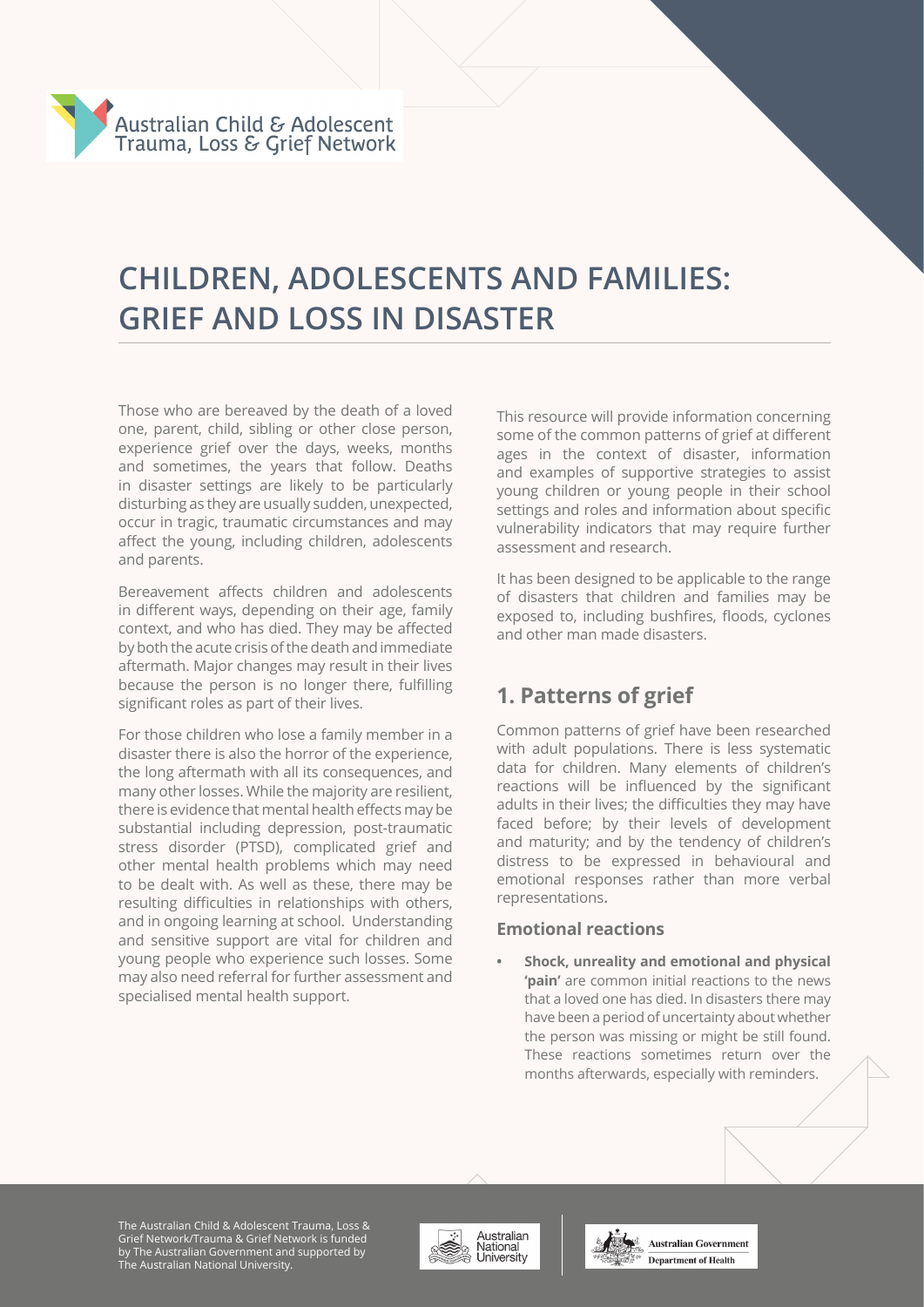- **• Yearning** Longing feelings for the person who is not there, and 'searching' for them, is often associated with feelings of emptiness, wishes for the person to return, to be there, to feel their touch, or hear their voice and to be comforted by them. These feelings are key elements of **'normal' grief.** They are similar to the feelings children have when separated from parents when they are young. These feelings come and go over time, usually settling after the early months but yearning for someone you have loved and lost can occur on and off, even if briefly, for a long time. Children may also continue to yearn for the parent who has died for a long time, and may have fantasies of their return.
- **• Anger** Feelings of anger, protest, 'why me', are common. This anger is about feeling 'abandoned', being without the person who has died. Anger is also likely toward those who did not warn, or prevent the disaster or weren't able to save the person who died, or they may be seen to have somehow caused it.
- **• Sadness** Sad feelings are recognised by children from early childhood and experienced at all ages from then on. It is a major normal aspect of the reaction to loss of a loved one and to other losses; with the recognition of what is lost and missed.
- **• Guilt feelings are sometimes present**, about what one said or thought or was unable to do for the person who has died, or more commonly in disaster settings because one survived and the other did not. Children's fantasies about negative feelings toward the person who has died may contribute to guilt.

**• Anxiety**, fear about life without the person who has died. This may be because of the dependence on them, as with children; the uncertainty, or the closeness of death. These fears and anxious feelings can occur for everyone but may be especially likely for older children or adolescents because of the recognition of being alone, and uncertainty about the future. For younger children separation, distress or anxiety may continue.

#### **Cognitive and other reactions**

- **• Disruption of attention** and **intense focus on the lost person**. Thoughts and images of the lost person preoccupy those bereaved, with wishes for them to be there or return.
- There may be **inability to concentrate** or focus on other things
- **• Bodily reactions**, such as stomach pains, headaches, loss of appetite and sleep difficulties are frequent
- **• Dreams** of the person who died. These may be frightening, or about the person returning.

#### **Memories of the person**

- **• Memories** will have a strong set of feelings with them. Some will be positive and some will be **regretful**. Some will be **negative**; some **painful**.
- Memories are **'sorted through'**. There may be treasured reminders which symbolise the lost relationship, and are held on to.



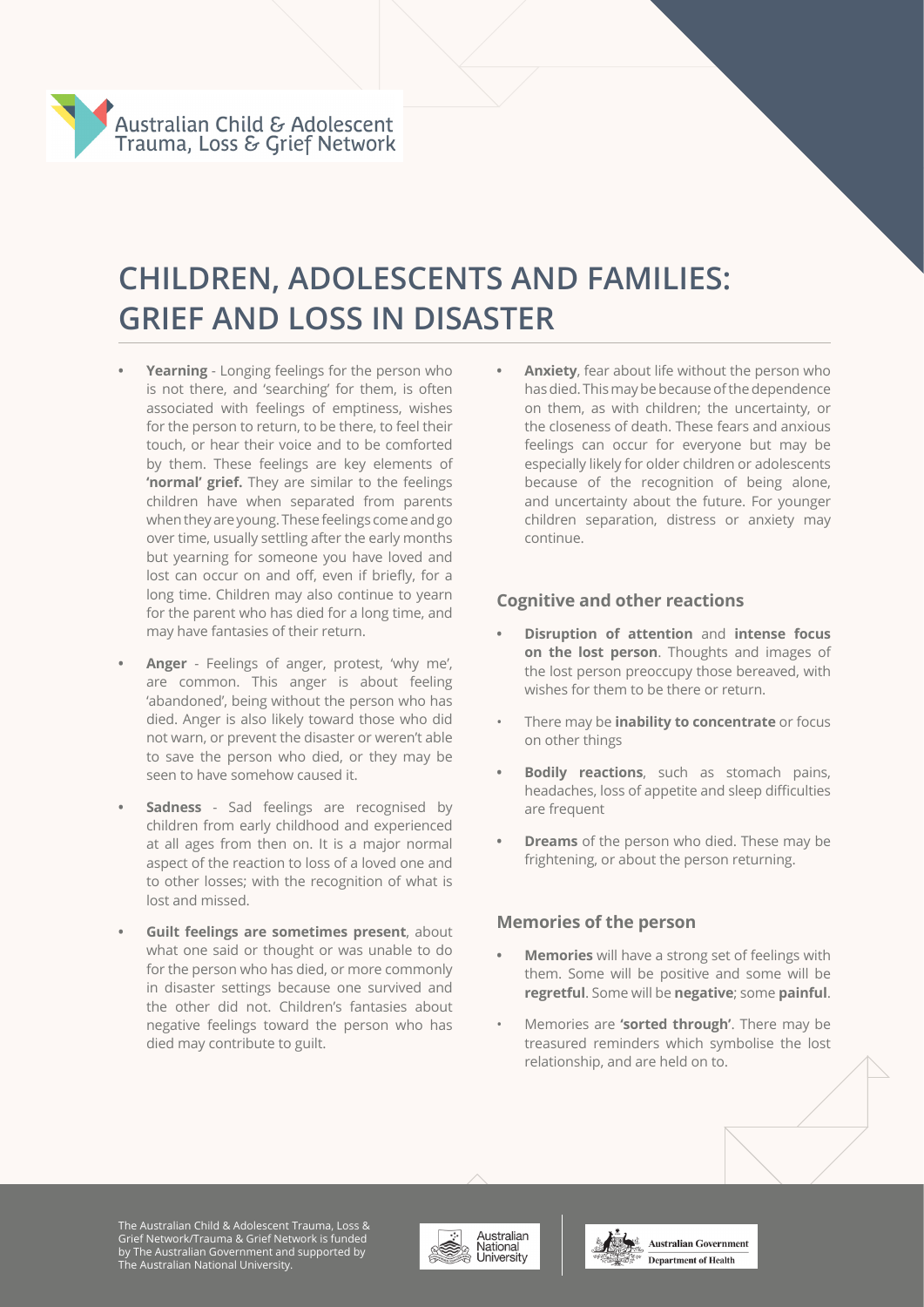

- The person may be idealised, not remembered as the **'real' person** with human faults and strengths.
- Eventually there are groups of memories or aspects of the relationship and the lost person that reflect the recognition of their role in the person's life, that are held in their place, but do not dominate. They allow **new relationships and new memories**.
- Rituals and ceremonies may be more formal reminders of the person and relationship. Other things may trigger **positive memories**, with **sadness**, or other feelings of **missing** the person, or for what is no longer possible to share with them.
- People's memories may be reflected by photographs, treasured objects, or even a **memory book or story** about the person, or something similar. This may assist children to 'hold on' to memories.





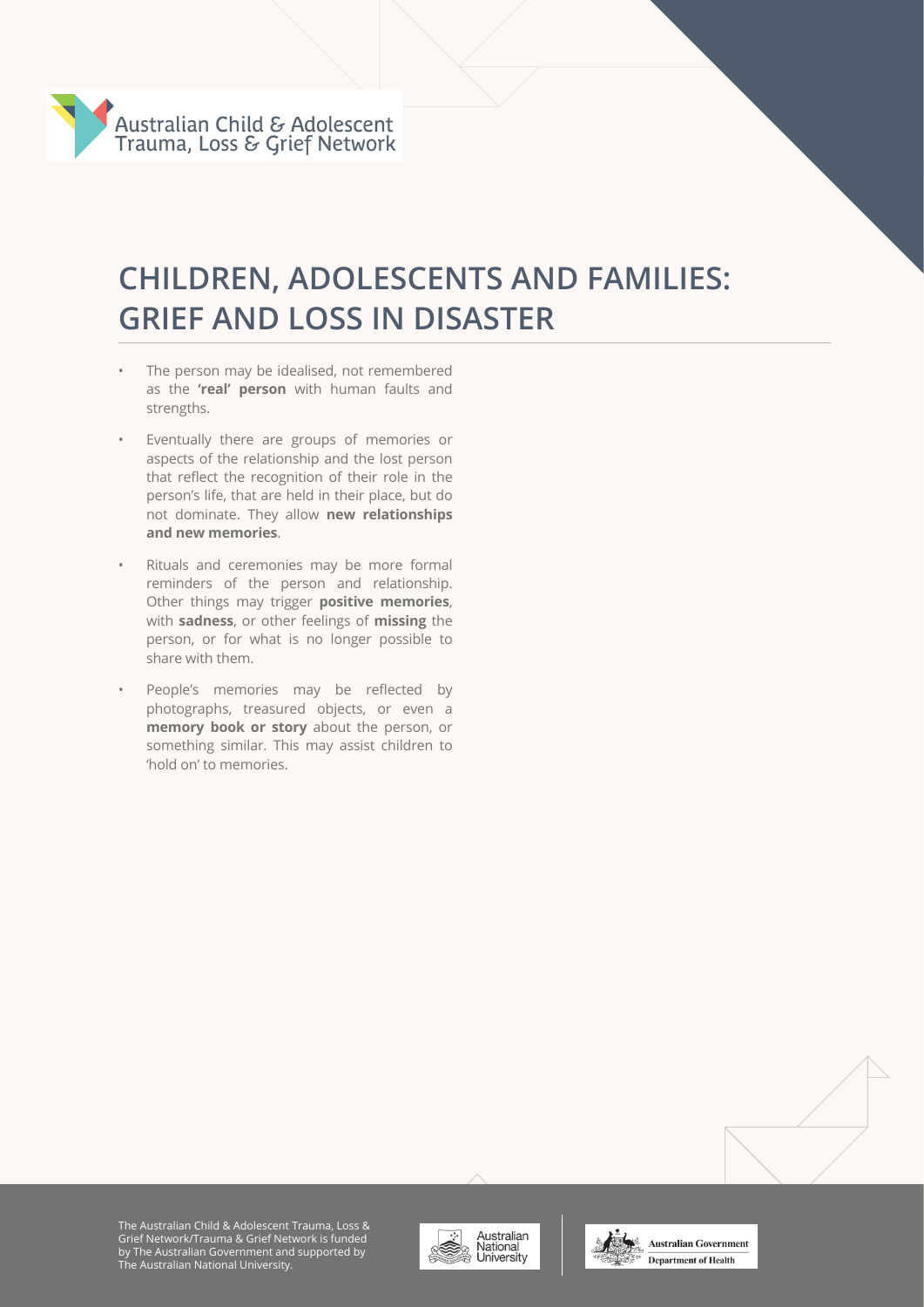

Some patterns of grief over time

General resilient pattern of grieving



General emotional reactivity - 'rollercoaster' experience



Prolonged grief / Complicated grief: grief, distress and preoccupation stay at a high level for either the parent or child with intense yearning for the lost person.



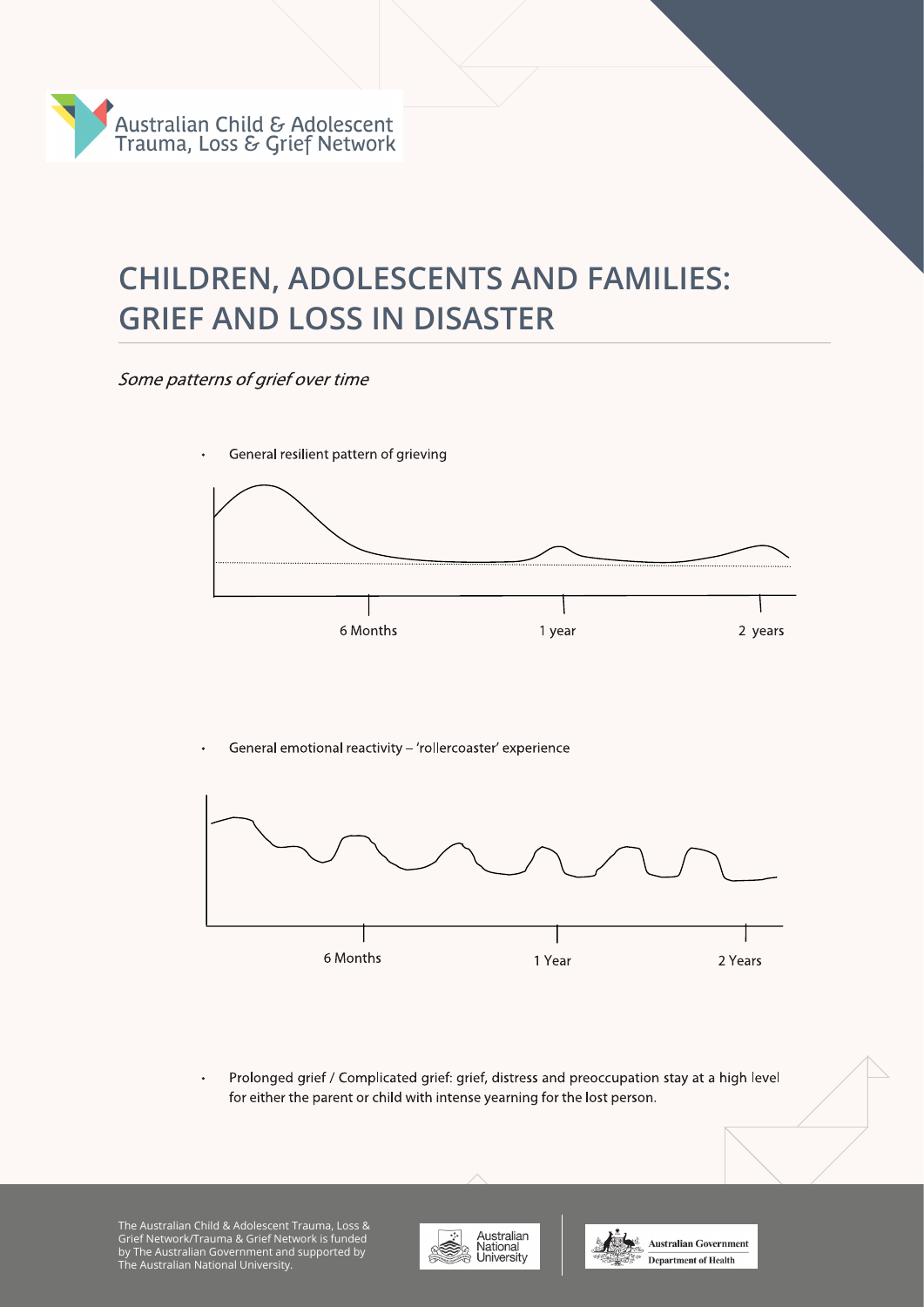



People may or may not show their grief overtly, and it is important to note that an absence of external signs of grieving should not be presumed to be a sign of resilience as research has indicated that some individuals find it difficult to grieve openly and may experience grief in different ways.

Children and young people may be particularly seen to be 'ok' but their grief can and may return quite strongly at various times.



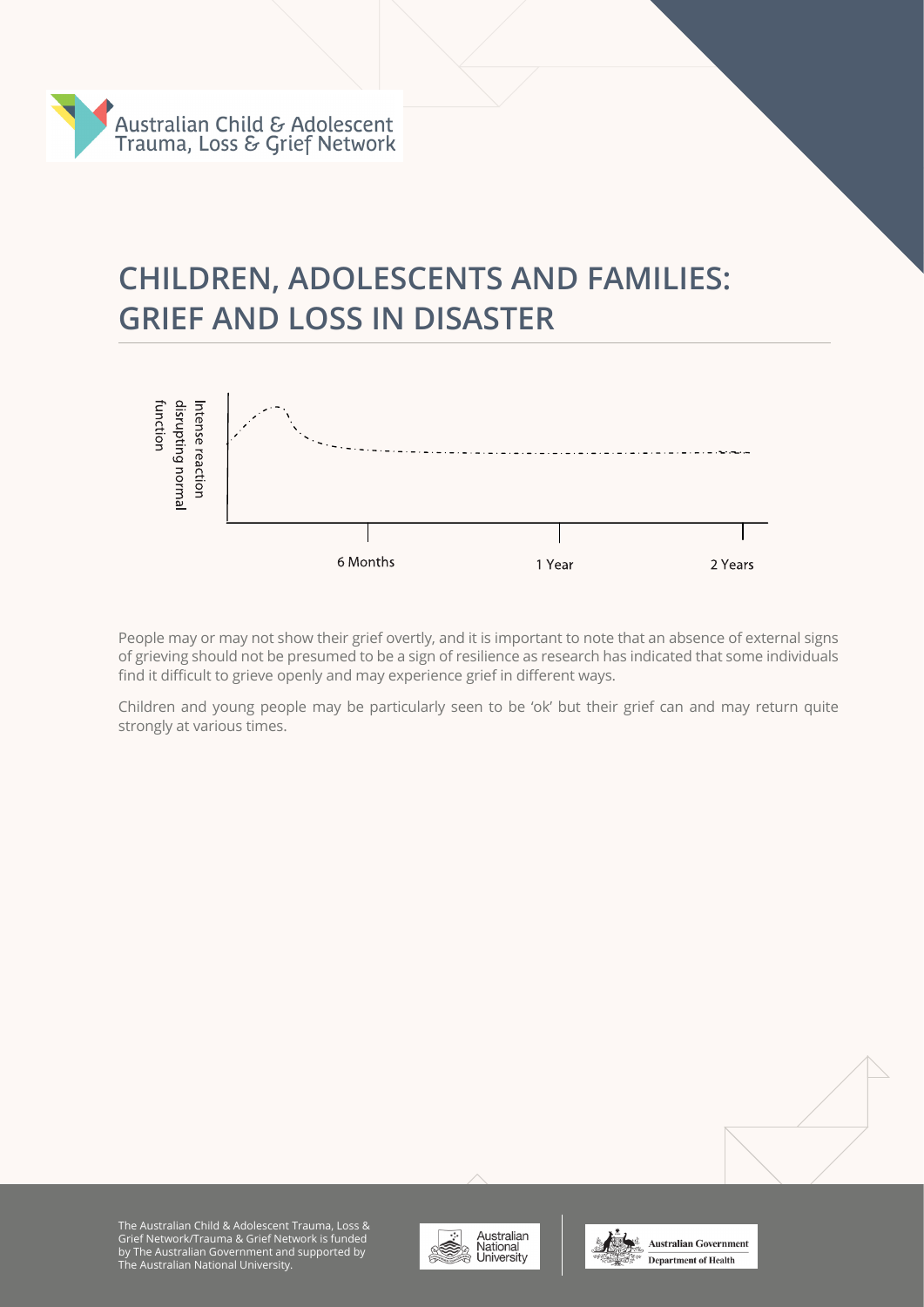### **2. Families and grief**

The loss of any member of a family constitutes a crisis and brings grief to the family as a whole. Each family member also has his or her own pathway for grieving – for instance the pattern for men and women has been to shown in some studies to be different following the death of a child, with men showing less open grief and seeming to 'get over' it sooner. However grief is always individual and there should be no assumptions.

Difference in patterns of grief may also reflect the different relationships with the person who has died. Such differences may mean that family members find it difficult to be attuned to each other's grief, and more so because it is at times difficult to be both comforter and bereaved. Nevertheless it is important to provide support for families as a unit to deal with their grief together. Otherwise the 'raw wounds' of the loss may cause difficulties for ongoing family functioning.

**For children, their parents' own grief** may make it difficult, for it may seem that a surviving parent for instance, is not able to respond to their needs because of their distress and preoccupation with the one who died, struggling in grieving for them and trying to fulfil ongoing family roles. Children may try to 'protect' parents from their emotions and for this reason they may try to keep them concealed.

**Families are often complex and complicated**: for instance step-families; blended families; children relating to separate parents, step and half siblings. Understanding where a bereaved child's best supports are and helping them link to these, both in family and school settings, can be helpful. **Continuity of family life** is important even if the family is displaced from its original home, or living in a temporary, crowded shelter. Like continuity of school, this can help those affected have some sense of security about everyday living and, as these functions continue, can reassure children and adolescents that the whole world has not collapsed and that there are possibilities for their future.

### **Families - summary**

- Complex grieving of the family unit over time
- Different patterns and timelines of grieving for different family members
- The death of a child is particularly traumatic as it is untimely and there is a strong sense that 'it should not have happened'. It causes anger and fear as well as sadness and grief and is hard to accept.
- It is difficult for family members to be both comforter and bereaved.
- The child's grief may not be understood because it may be less obvious and behavioural changes may be seen as problems, rather than reflections of the child's confusion and grief.
- Children (and adults) may only be able to grieve openly, or talk of the loved one when they feel secure, and this may be months after the death
- Comforting, affectionate family life with some level of continuity, is likely to be helpful to all family members, but especially children
- Information about normal grieving, support from others which allows discussion of the



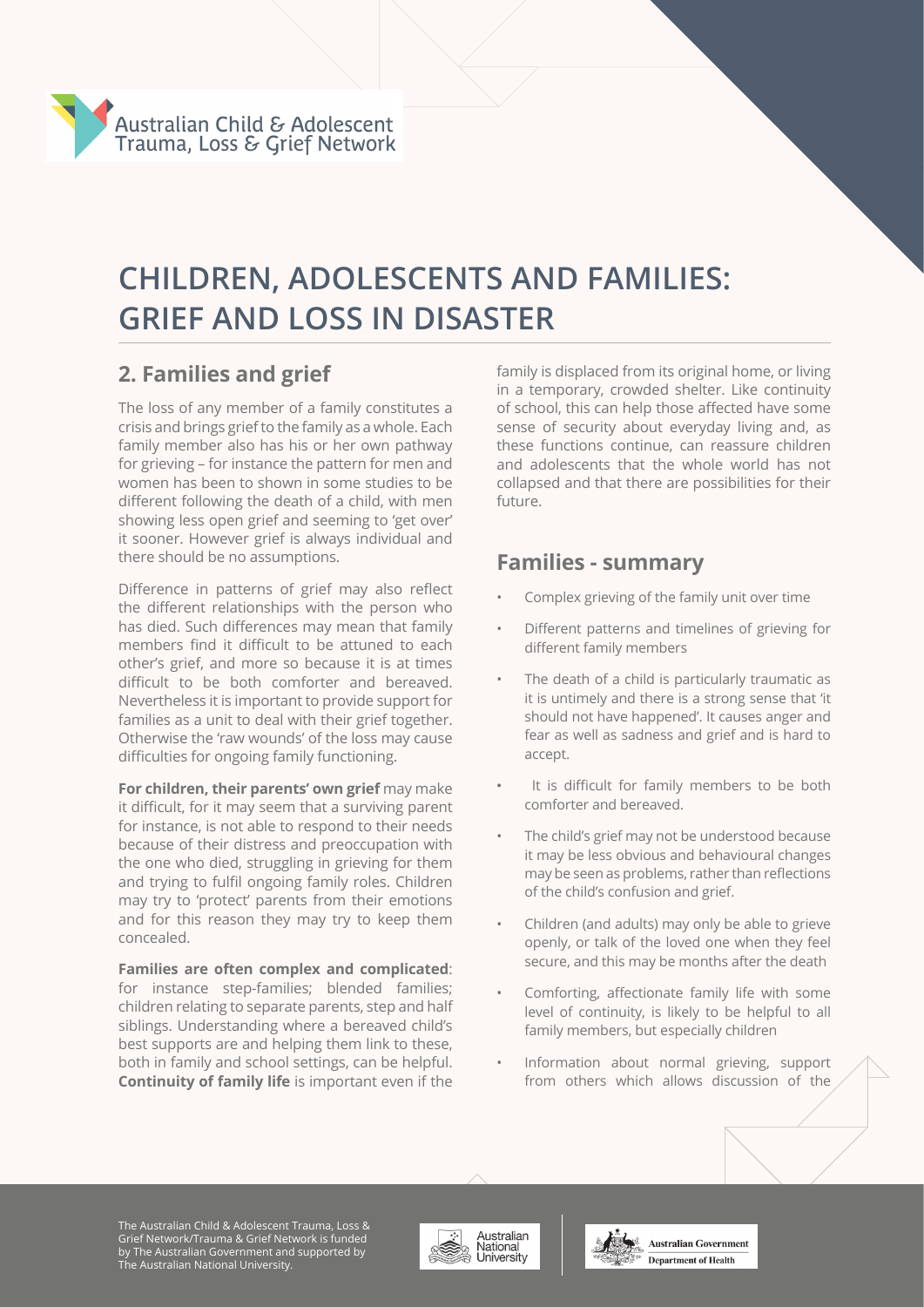person who has died, and expression of feelings, plus the structures of everyday life, roles and responsibilities (family, school, work etc) are the resources that best assist people to integrate the loss and move forward with life.

### **3. Children of different ages**

How grief is experienced will depend on the child's capacity to understand the nature and finality of death; the degree of disruption of their lives and worlds; the existing pre-disaster family stressors; how parents and other family members respond for themselves, and to children's queries and reactions; and who has died, what the nature of the child's affectionate bond was, who in the family provides for the child's needs; and how the deceased was involved in the child's life and care.

#### **Preschool children**

Effects will chiefly be behavioural, which may include:

- withdrawal and/or regression,
- self soothing,
- crying,
- repetitive questions,
- anger and acting out behaviours,
- separation-anxiety phenomena, and attention seeking

These reactions indicate the child's need for comforting, particularly with the death of a parent, a primary attachment figure. Holding, talking gently, for instance, recognition of the child's distress, and play; are some of the support strategies. Ongoing family rituals and routines, sleep, and comforting for separation distress/anxiety can be very helpful to children

Young children should be provided with simple information in a calm voice. Providing ongoing support can help the very young child to a more secure adaptation. Strengthening support for the parent/s and others in the family can also give them more capacity to meet the child's needs.

#### **Primary school children**

Children increasingly understand the finality of death through the years of five to eight and onwards. But initially at least they may frequently ask questions such as 'Where is (the person who died)?' 'When is (he / she) coming home?' One of the difficulties about deaths in disaster may be that there is that there may be no identifiable body for children and families to see and say goodbye to. Children in these age groups are increasingly familiar with death from the popular media, especially TV, but may assume it is to do with killing, badness, or something from which you can come back. It is helpful for children if they can ask questions and receive simple, clear and honest answers. They may feel that it is somehow their fault and need reassurance that it was not.

Withdrawal and internalising behaviors may mean the younger child is seen as 'good', not affected and not needing help or support. Acting out behaviours, aggression or conduct difficulties may be seen as 'problems' and that the child is uncaring and not affected. It is helpful for children if they are provided



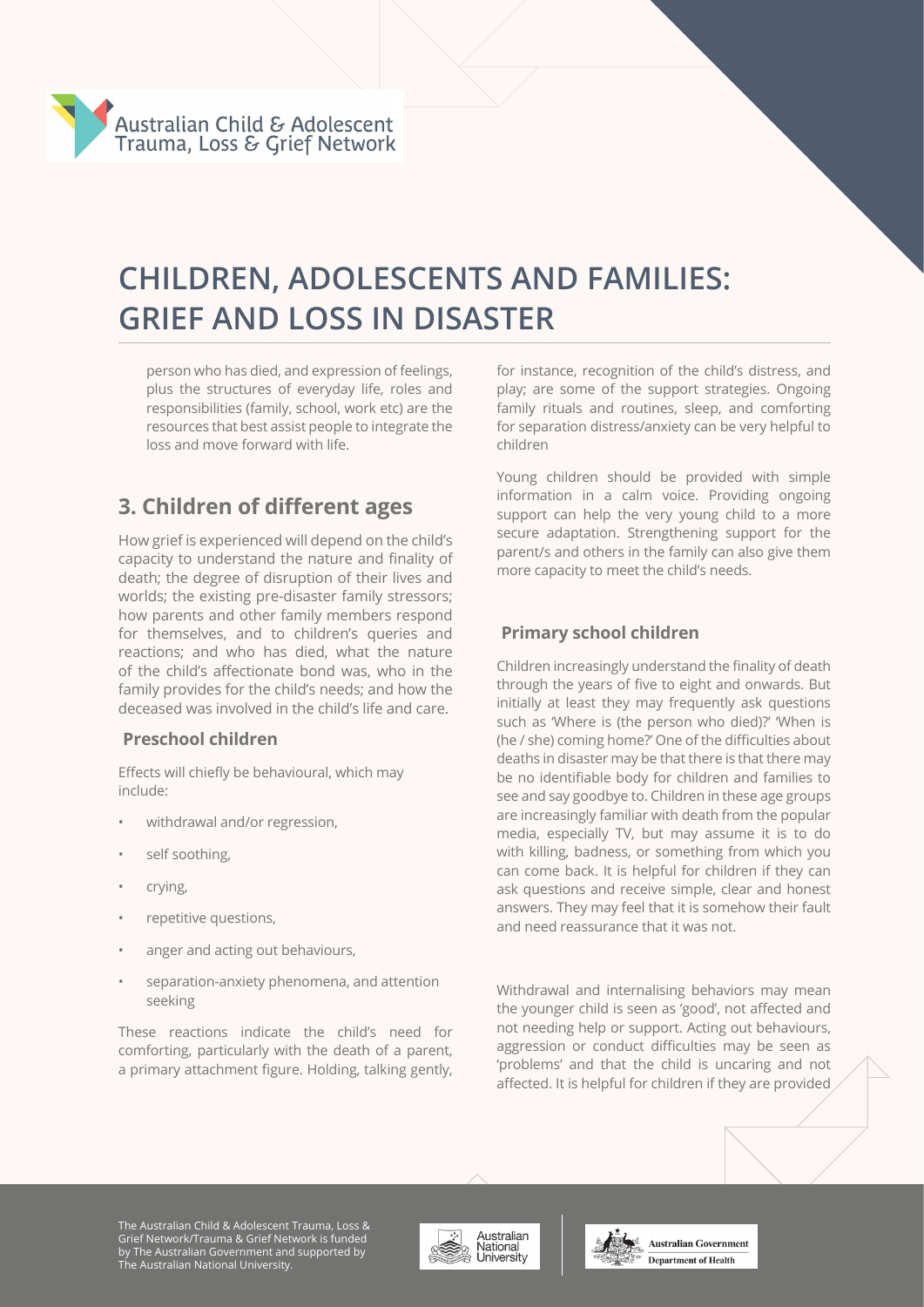with support and the reassurance that they are cared for both physically and emotionally. It is helpful to acknowledge that the child is missing the person who has died and naming the emotions that they are experiencing, such as sadness or anger. Children's play may also reflect their grief and any associated trauma experiences.

The key themes of general support for primary school children are:

- being there for the child and reassuring them that they are valued and cared for;
- acknowledging that grief may be reflected in behavioural changes, particularly those associated with learning and social development in school contexts and that children will be supported both at home and at school;
- providing information about normal grief, how it comes and goes and can bring strong feelings;
- helping the child to understand that life will continue on and they will get through this time with their strengths and with others and, that help is there if needed.

#### **Adolescents and high school**

Adolescent thinking processes become much more like those of adults with the capacity to not only understand the nature of death and its finality, but that they also could die. This latter realisation may be gradual for some, depending on maturity and life experience, as adolescent risk-taking may seem to challenge this understanding. Adolescents tend to understand more fully that their lives will be different, that their opportunities and security may be affected by the death of a parent. They may be fearful, angry because of this, or resentful that death has come to their lives in this way; that they have had to 'know' it. They may act with bravado, as though they are not affected.

Young people in these age groups have very strong peer bonds, and are likely to experience great distress over the deaths of peers (as happens with suicide and accidental deaths of peers in this age group). They will rely a great deal on group support from school and other peer-based groups, with ritual and expressions though group action, social media such as Facebook, as well as memorial rituals and expression with music, and the like. Recognition of their grief, allowance for their spontaneous supportive actions, ritual and memorialisation are helpful strategies. *Support for their strengths to go forward is the best tribute to those who died.* 

In the family context they may fluctuate between mature responses; overcompensation in caring for others and denying their own needs to more regressive and needy expression of their fears and loss. Their roller-coaster of emotions may be externalised, may seem demanding and may be perceived as non-supportive by other family members. Alternately, they may be seen as not affected when they appear to be getting on with their lives, which they may struggle with, sometimes experiencing guilt when they do. Some young people may take over the role of a deceased parent. Some may act out their neediness in sexual behaviors, drinking, risk taking, and drug use – as though challenging their families, schools, and life more broadly. The realisation for the first time that death can touch them can lead to the development of high risk behaviours. As with other age groups it is important to consider some key principles of support.



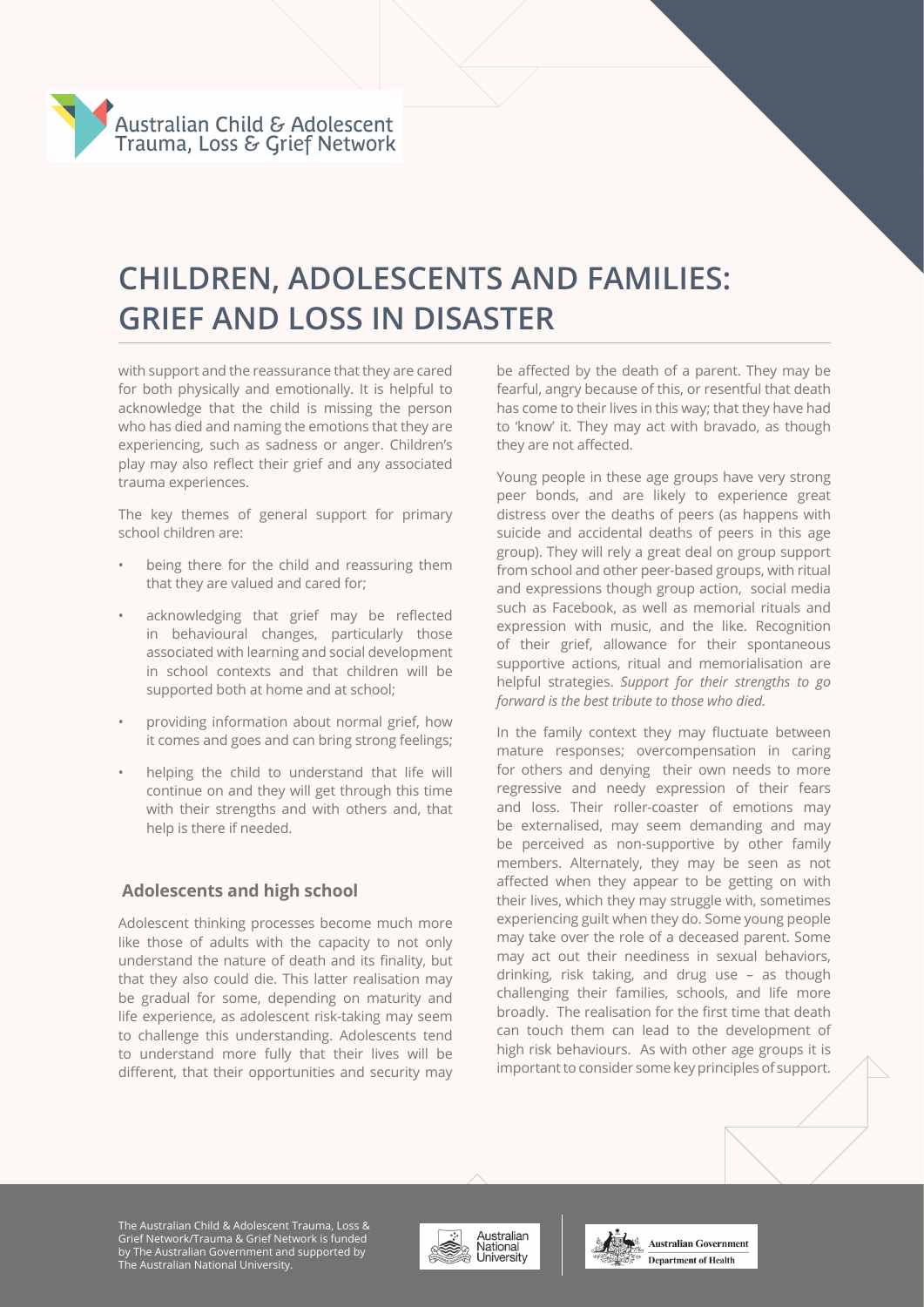### **4. Key principles of support for children and adolescents**

- **• Continuity of caring family environments**, structures, and functions, as well as is possible, if family members have died in the disaster. Affection, security, trust and relationships are central.
- **• Continuity of caring, engaging school environments**, with structures and functions sustained as well as possible, even if the young person is displaced to a new school setting. Such an environment is still helpful if it works to sustain learning, academic and social development trajectories and goals, while acknowledging what has happened.
- **• Information about normal patterns of grief over time**, and understanding oneself and others, including one's family and school in terms of their possible reactions and their course over time. Information provided should encompass issues identified above. This should include understanding of the different times, and readiness to grieve; and the different courses of grief over time.
- **• Support opportunities. Practical and emotional** support from peers, teachers, or family and friendship contexts should be identified as important: as a strong and positive feature that everyone needs and where everyone has something to contribute.
- **Stories and memories**. People who have lost loved ones will have many memories of that person or those people; about shared

experiences; love and missing them; that they died in the disaster; cherished thoughts, that will be held in tribute to them; memories of their complexity and human nature with its good and bad; telling or writing the story of this person, this relationship: gathering memories, an album or journal, photos, music or whatever is meaningful. These are aspects of grief that help one to move forward in life and find new attachments and hopes for the future.

- **• Activities, roles and actions** that are an engagement in ongoing life, are important for oneself and others who live and with whom one relates and shares life. These are practical concrete actions that are oriented to new life, the future and are ultimately a tribute to those who died in the disaster. Ideally they involve family, school and community goals and renewal.
- **• Troubled times**. Readiness to grieve and capacity to progress with the demands of life, school, work etc may vary. Anniversaries and other times, especially those that may have been shared with family, fears etc. may bring back waves of grief. This is normal. However, if grief continues with high intensity; if one can think of nothing and no one else; if one cannot be part of ongoing relationships or function in life; if one becomes hopeless, despairing, depressed, dysfunctional, dreams of reunion, then it is very likely that professional help is needed and referral for assessment and treatment may be critical. Traumatic circumstances, multiple losses, other overwhelming challenges, past trauma or loss, too much death, may all add to this burden. Effective help is available and should be sought.



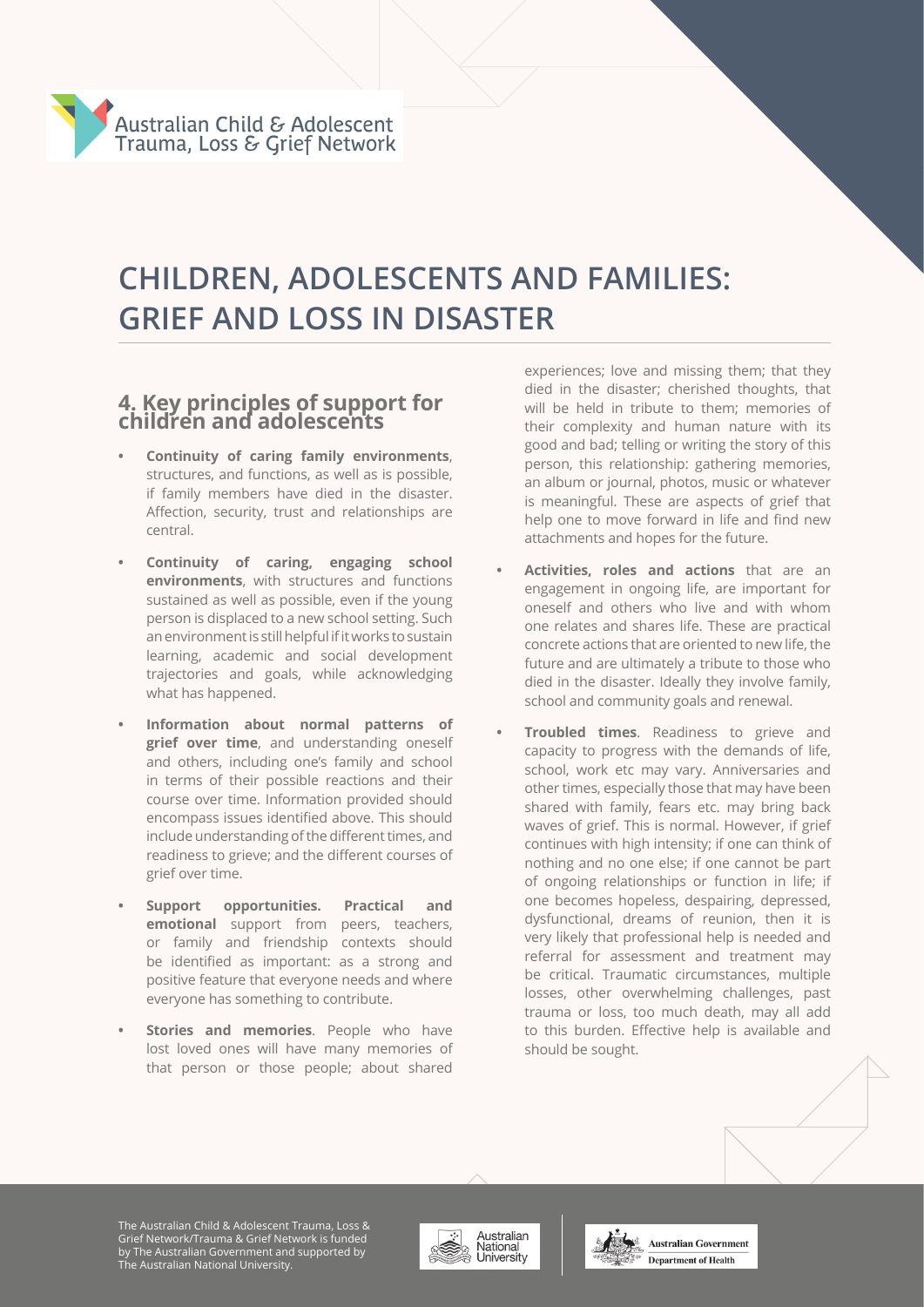### **5. Many losses, many 'griefs', many traumas, much courage**

All those who go through a disaster experience trauma and loss: trauma relates to the possibility of dying, the threat to life, the massive destruction, the thoughts 'I could die' or 'I am going to die', the racing heart, the fear. *All these are likely in mass natural and man made disasters, especially when this is very intense, life threatening and out of control.* These are circumstances of mass catastrophe. Losses can be those of the deaths of a close family member, friend or significant person with whom one had bonds of affection or relationship.

In disasters, survivors can experience multiple losses: loss of home, pets, community, treasured possessions, school, workplace, the loss of resources, and there is also the loss of the sense of a safe, secure world. Research shows that psychological trauma, major loss, and losses of other kinds can all contribute to vulnerability. In addition the long aftermath may bring many additional stresses such as temporary accommodation, financial worries, further threats, difficulties rebuilding, health effects, relationship consequences and so forth.

**Multiple losses** may predispose one to depression and helplessness, a sense it is all too much. Practical activities that children, young people and families can engage in, and can help towards recovery, renewal and addressing the impacts, can overcome these feelings. If there is mutual support working together with others who have 'gone through the same thing' ie **shared actions for the future,** the cumulative adversities may be mitigated. This is important for adults but is especially so for children and young people, as multiple losses may add to their vulnerability and place their mental health and

development at risk.

**Trauma and loss** may predispose to mental health problems such as PTSD or depression or other difficulties such as anxiety problems. Specific treatments are available through referral from your school, general practitioner, child and adolescent mental health services and other settings. These are at three levels, with the highest level dealing with the most severe level of trauma and grief problems. This type of treatment is available through referral agencies, for instance after assessment by the general practitioner.

**Traumatic grief** or child traumatic grief is a mixture of trauma and grief reactions – guidelines are also available for this. (See following below 'Grief Pathology').

**Loss, grief and other stresses**: Pre-existing problems, mental health difficulties, earlier experiences of trauma and loss which may have left vulnerability and may also complicate the experience of disaster. These might include being injured, having an illness or disability and so forth.

**Complicated or prolonged grief** may also arise and is a picture of ongoing intensity of grief at high levels, and continuing intense preoccupation, with anger, guilt, and other feelings continuing in ways that affect functioning well beyond the first six months.

**Vulnerabilities of bereaved children**: these can occur as above, both through to the nature of the way the person died and the effects of other circumstances of the disaster on life.

**Courage, survival and resilience**: most children, adolescents, families, teachers and community members handle tragedies with courage, care for others, coming together or finding a 'fighting spirit'



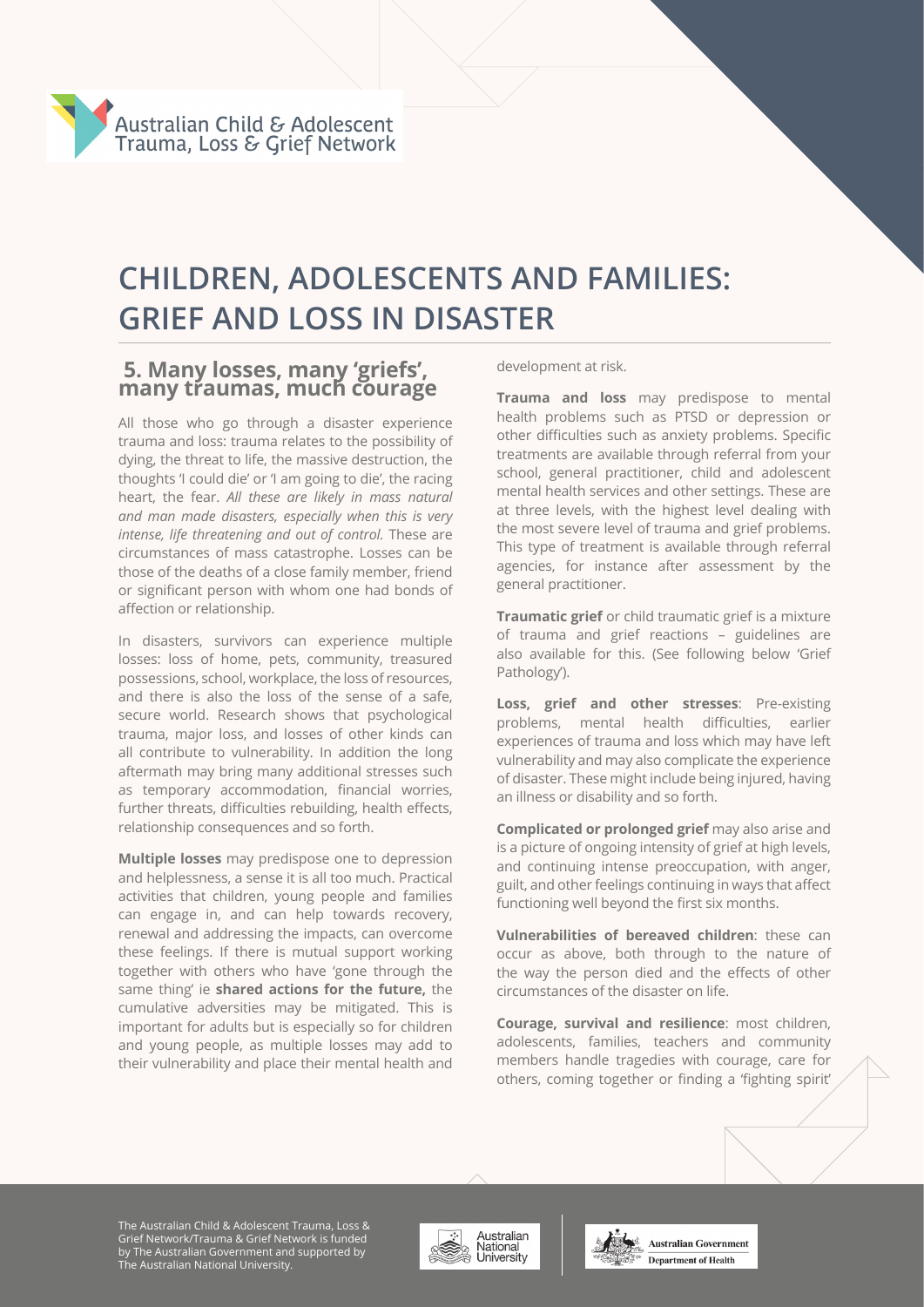which can help personal, physical and psychological survival.

This takes a great deal of psychological energy and it may only be when one is feeling more secure that one can begin to deal with what has happened. This may take a long time. **Resilience** is part of this; so is **hope**  and **compassionate support for and from others**. Environments of hope, action, respect for people's strengths and sensitivity to their needs, helps people to find their way forward and to integrate the tragedy into their life and future.

### **6. Grief pathology**

**Childhood Traumatic Grief** (CTG) is a description and category of bereavement problems / pathologies described by researchers in this field (Cohen & Mannarino, 2004) and considered to be distinct from childhood complicated grief. It is conceptualised as 'the encroachment of trauma symptoms on the child's ability to successfully navigate normal grieving' (p. 820). Children are preoccupied with the traumatic and threatening circumstances of the death including intrusive and disturbing images, thoughts and memories, and so cannot focus on and grieve for the loss. Such distressing intrusions may be triggered by trauma / reminders of the traumatic nature of the death; loss reminders and or change reminders. CTG is assessed by evaluating the child and family's past and current functioning; experience of the loved one's death; the child's PTSD symptoms' infringement on their ability to grieve (Cohen et al, 2002).

**Complicated grief** Complicated or prolonged grief is considered if the following symptoms are present after six months and are interfering with the child's ability to function; ongoing, intense unremitting yearning for the person who has died; intense preoccupation with the person who has died; sometimes anger or guilt; disturbances with relationships with others; disturbances in daily functioning such as concentration. It may share some features of depression, anxiety or PTSD but is a separate and specific clinical condition. If ongoing it requires assessment and treatment. It is extremely important that assessment is made regarding any suicidal ideation or self-destructive thoughts or if there are fantasies of reunion with the dead person. Assessment and management of parents and other family members, and follow up are also important in such contexts.

### **7. Grief, loss and the future**

It is really important to know that even in tragic circumstances like a disaster, most people do adapt over time and retain loving and complex memories of the person who has died. Real memories are indeed often complex because human relationships will have their ups and downs. When someone dies it is as though we take some parts of themselves into us and we take the next step forward in our own lives. Ultimately the greatest tribute to anyone you have loved and lost is the willingness to take hopeful steps towards your own future. It is also important to remember that grieving for someone you have lost occurs over time. Memories may come with some pain about the loss but for the most part they lessen. Pathways to the future are always influenced by our life experience and it is reassuring for children, adolescents and families to know that some memory will always be with them of the person that has been lost.